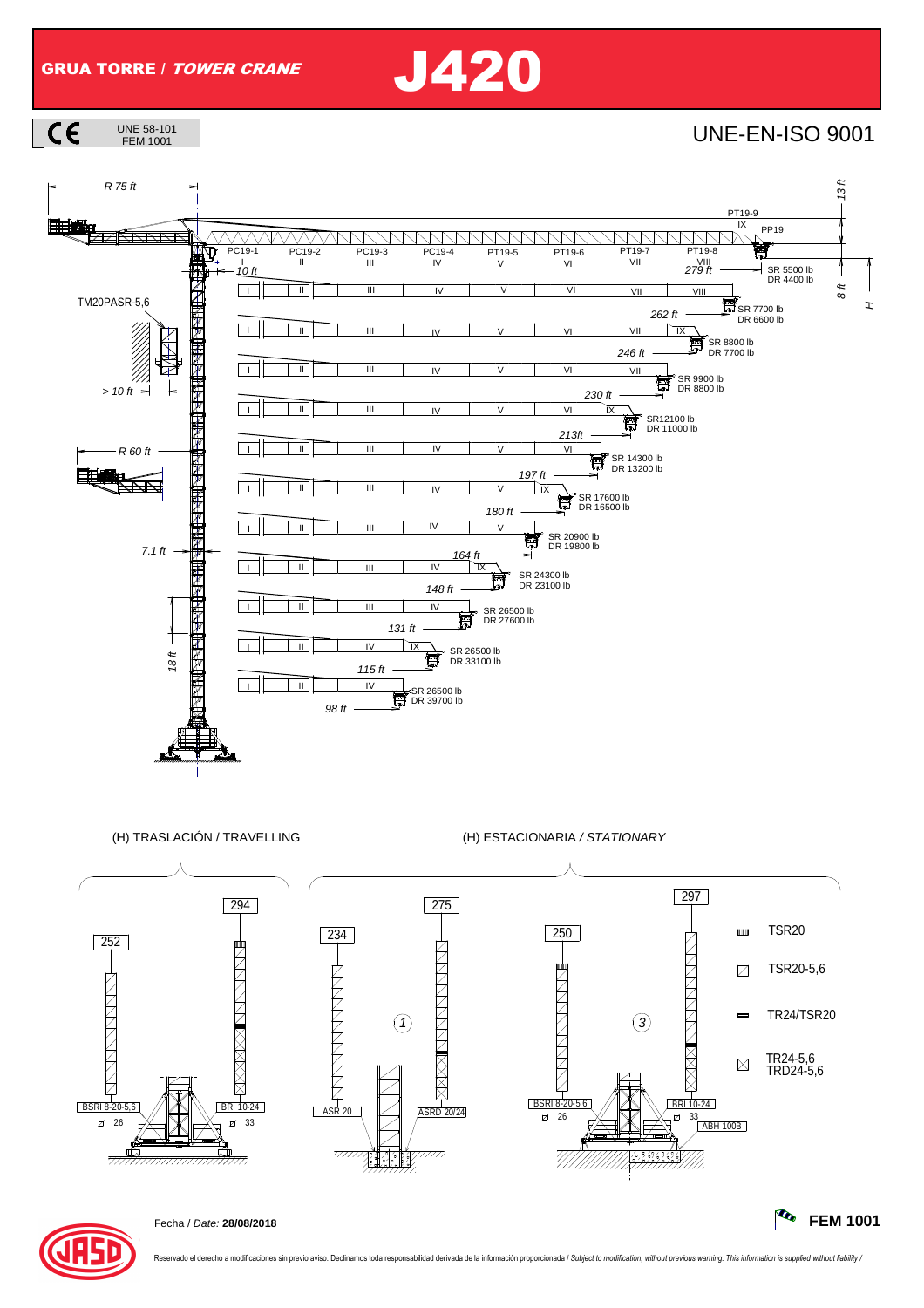|        | <b>CARGAS / LOADS</b> |       |                                                                              |       |       |       |       |       |                          |       |       |      |      |      | <b>J420</b> |
|--------|-----------------------|-------|------------------------------------------------------------------------------|-------|-------|-------|-------|-------|--------------------------|-------|-------|------|------|------|-------------|
| لمہا   | ST-SR (lb)            |       | Cargas máximas / Maximum loads<br>Single Trolley - Single Reeving - 26500 lb |       |       |       |       |       |                          |       |       |      |      |      |             |
| $\Box$ | 26500 lb              |       | Alcance del gancho [ft] / Hook reach [ft]                                    |       |       |       |       |       |                          |       |       |      |      |      |             |
| [ft]   | $@$ (ft)              | 66    | 82                                                                           | 98    | 115   | 131   | 148   | 164   | 180                      | 197   | 213   | 230  | 246  | 262  | 279         |
| 279    | 91                    | 26500 | 26500                                                                        | 24000 | 19900 | 16900 | 14500 | 12600 | 11000                    | 9700  | 8600  | 7700 | 6900 | 6100 | 5500        |
| 262    | 104                   | 26500 | 26500                                                                        | 26500 | 23500 | 20000 | 17300 | 15100 | 13300                    | 11800 | 10500 | 9500 | 8500 | 7700 |             |
| 246    | 106                   | 26500 | 26500                                                                        | 26500 | 24100 | 20500 | 17700 | 15500 | 13700                    | 12200 | 10900 | 9800 | 8800 | —    |             |
| 230    | 107                   | 26500 | 26500                                                                        | 26500 | 24400 | 20800 | 18000 | 15700 | 13900                    | 12300 | 11000 | 9900 | __   |      |             |
| 213    | 115                   | 26500 | 26500                                                                        | 26500 | 26400 | 22600 | 19500 | 17100 | 15200                    | 13500 | 12100 |      |      |      |             |
| 197    | 120                   | 26500 | 26500                                                                        | 26500 | 26500 | 23800 | 20600 | 18100 | 16100                    | 14300 |       |      |      |      |             |
| 180    | 129                   | 26500 | 26500                                                                        | 26500 | 26500 | 26000 | 22600 | 19900 | 17600                    |       |       |      |      |      |             |
| 164    | 135                   | 26500 | 26500                                                                        | 26500 | 26500 | 26500 | 23800 | 20900 | $\overline{\phantom{0}}$ |       |       |      |      |      |             |
| 148    | 137                   | 26500 | 26500                                                                        | 26500 | 26500 | 26500 | 24300 |       |                          |       |       |      |      |      |             |
| 131    | 131                   | 26500 | 26500                                                                        | 26500 | 26500 | 26500 |       |       |                          |       |       |      |      |      |             |
| 115    | 115                   | 26500 | 26500                                                                        | 26500 | 26500 |       |       |       |                          |       |       |      |      |      |             |
| 98     | 98                    | 26500 | 26500                                                                        | 26500 |       |       |       |       |                          |       |       |      |      |      |             |

| <u>    bi</u>                                                                                                                                                                                                         | Cargas máximas / Maximum loads<br>ST-DR (lb)<br>Single Trolley - Double Reeving - 52900 lb |       |                                           |       |       |       |       |       |       |       |       |      |      |                          |      |
|-----------------------------------------------------------------------------------------------------------------------------------------------------------------------------------------------------------------------|--------------------------------------------------------------------------------------------|-------|-------------------------------------------|-------|-------|-------|-------|-------|-------|-------|-------|------|------|--------------------------|------|
| $\sum$                                                                                                                                                                                                                | 52900 lb                                                                                   |       | Alcance del gancho [ft] / Hook reach [ft] |       |       |       |       |       |       |       |       |      |      |                          |      |
| $[ft] % \begin{center} % \includegraphics[width=\linewidth]{imagesSupplemental_3.png} % \end{center} % \caption { % Our method is used for the method. % The method is used in the text. % } % \label{fig:example} %$ | $@$ (ft)                                                                                   | 66    | 82                                        | 98    | 115   | 131   | 148   | 164   | 180   | 197   | 213   | 230  | 246  | 262                      | 279  |
| 279                                                                                                                                                                                                                   | 49                                                                                         | 37500 | 28900                                     | 23100 | 19000 | 15900 | 13500 | 11600 | 10000 | 8700  | 7600  | 6600 | 5800 | 5000                     | 4400 |
| 262                                                                                                                                                                                                                   | 55                                                                                         | 43800 | 33900                                     | 27300 | 22600 | 19000 | 16200 | 14000 | 12300 | 10700 | 9500  | 8400 | 7400 | 6600                     |      |
| 246                                                                                                                                                                                                                   | 57                                                                                         | 44800 | 34700                                     | 28000 | 23100 | 19600 | 16700 | 14500 | 12600 | 11100 | 9800  | 8700 | 7700 | $\overline{\phantom{0}}$ |      |
| 230                                                                                                                                                                                                                   | 57                                                                                         | 45300 | 35100                                     | 28300 | 23400 | 19800 | 16900 | 14700 | 12800 | 11200 | 10000 | 8800 |      |                          |      |
| 213                                                                                                                                                                                                                   | 61                                                                                         | 48800 | 37900                                     | 30600 | 25400 | 21500 | 18500 | 16100 | 14100 | 12400 | 11000 | _    |      |                          |      |
| 197                                                                                                                                                                                                                   | 64                                                                                         | 51300 | 39800                                     | 32200 | 26800 | 22700 | 19600 | 17000 | 15000 | 13200 | سند   |      |      |                          |      |
| 180                                                                                                                                                                                                                   | 69                                                                                         | 52900 | 43300                                     | 35100 | 29300 | 24900 | 21500 | 18800 | 16500 |       |       |      |      |                          |      |
| 164                                                                                                                                                                                                                   | 72                                                                                         | 52900 | 45500                                     | 36900 | 30800 | 26300 | 22700 | 19800 |       |       |       |      |      |                          |      |
| 148                                                                                                                                                                                                                   | 73                                                                                         | 52900 | 46300                                     | 37600 | 31400 | 26800 | 23100 |       |       |       |       |      |      |                          |      |
| 131                                                                                                                                                                                                                   | 75                                                                                         | 52900 | 47600                                     | 38700 | 32300 | 27600 |       |       |       |       |       |      |      |                          |      |
| 115                                                                                                                                                                                                                   | 76                                                                                         | 52900 | 48600                                     | 39600 | 33100 | —     |       |       |       |       |       |      |      |                          |      |
| 98                                                                                                                                                                                                                    | 76                                                                                         | 52900 | 48800                                     | 39700 |       |       |       |       |       |       |       |      |      |                          |      |





Reservado el derecho a modificaciones sin previo aviso. Declinamos toda responsabilidad derivada de la información proporcionada / Subject to modification, without previous warning. This information is supplied without lia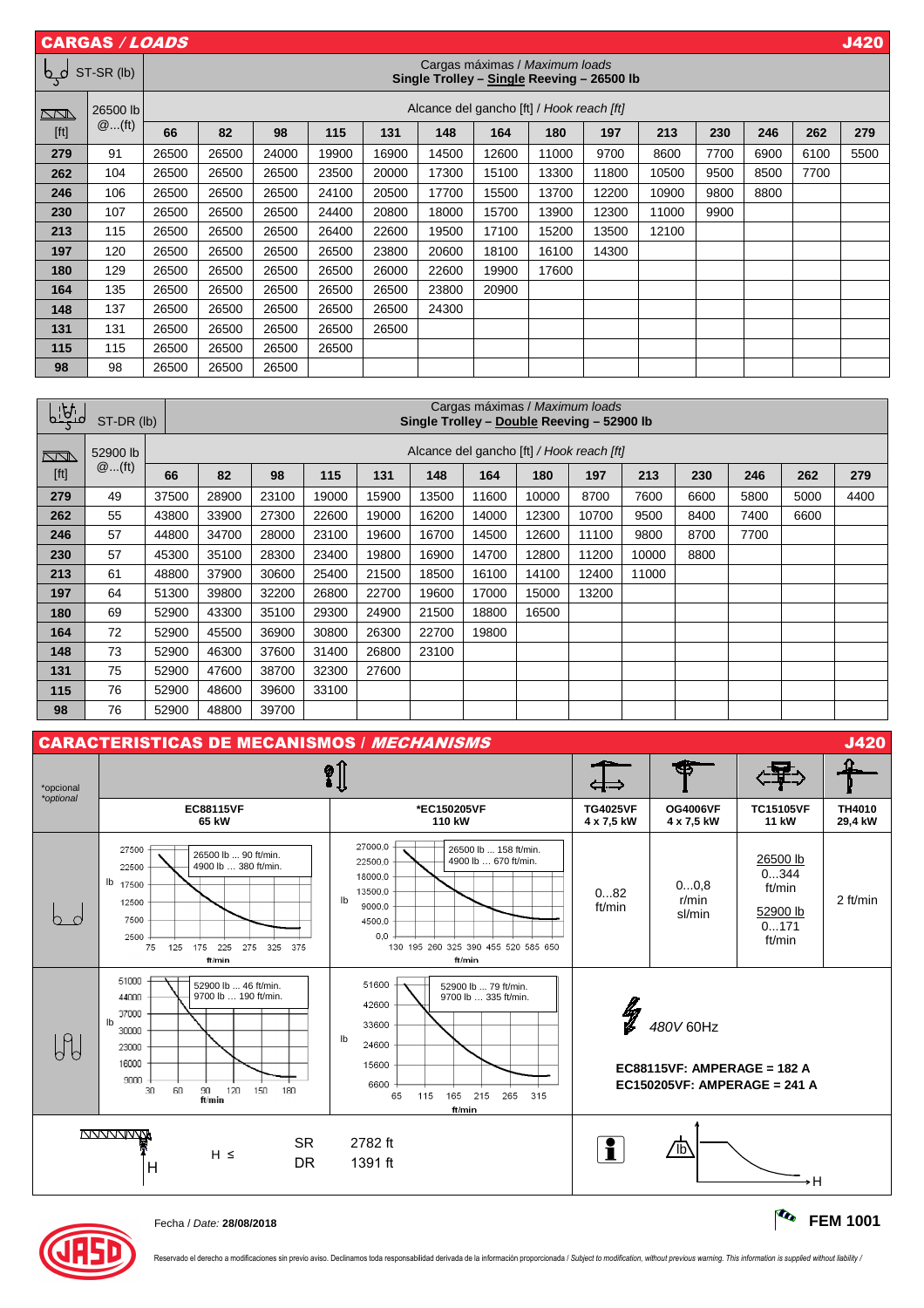| DENOMINACIÓN / DENOMINATION / DÉSIGNATION<br>$L$ [ft]<br>P / W [lb]<br>A [ft]<br>H [ft]<br>Torre inferior<br>TSRI-20-5,6<br>7.4<br>7.4<br>15100<br>19.7<br>Lower tower<br>7.4<br>7.4<br>6900<br><b>TSR20</b><br>14.0<br>Torre<br>TSR20-5,6<br>19.7<br>7.4<br>9300<br>7.4<br>Tower<br>TR24-5,6<br>19.7<br>9.1<br>9.3<br>10500<br>↨<br>Torre desmontada<br>TRD24-5,6<br>19.7<br>3.8<br>8.3<br>11600<br>Dismantled tower<br>Larguero largo, reducción<br>I<br><b>TR24/TSR20</b><br>13.0<br>2.0<br>6.0<br>5000<br>Long crossbar, reduction<br>n<br>M<br>Larguero corto reduccion<br><b>TR24/TSR20</b><br>6.3<br>2.0<br>6.0<br>2300<br>H<br>Short crossbar, reduction<br>۰A<br>н<br>Torre asiento pista, torre superior y orientación<br>27.5<br>7.6<br>8.1<br>34800<br>Slewing table, top tower and slewing mechanism<br>< A ><br>15.1<br>Punta de torre / Top tower<br>7.1<br>8.0<br>8500<br>Ξ8<br>Н<br>Torre asiento pista + base punta de torre + orientación<br>7.6<br>8.1<br>15.3<br>26400<br>Slewing table $+$ tower head base $+$ slewing mechanism<br>≤A ><br>6.1<br>7.3<br>33.7<br>PC19-1<br>9300<br>I<br>т<br>Ш<br>Ш<br>IV<br>PC19-2+Tr<br>33.7<br>5.2<br>7.9<br>11900<br><b>MAAAMAAAANAANAANAAN</b><br>И<br>PC19-3<br>33.7<br>5.2<br>7.1<br>10500<br>A<br>PC19-4<br>5.2<br>7.2<br>8900<br>33.7<br>7.2<br>Tramo de pluma<br>5.2<br>33.8<br>5800<br>PT19-5<br>Jib section<br>7.2<br>I.<br>33.8<br>5.2<br>4500<br>PT19-6<br>V<br>VI<br>VII<br>VIII<br>IX<br>7.1<br>3700<br>PT19-7<br>33.7<br>5.2<br><u>MVVVVVVVVVVVVVVVVVVVV</u><br>PT19-8<br>3000<br>7.1<br>5.2<br>33.7 | <b>LISTA DE EMBARQUE / PACKING LIST</b> |        |                          |  | <b>J420</b> |
|------------------------------------------------------------------------------------------------------------------------------------------------------------------------------------------------------------------------------------------------------------------------------------------------------------------------------------------------------------------------------------------------------------------------------------------------------------------------------------------------------------------------------------------------------------------------------------------------------------------------------------------------------------------------------------------------------------------------------------------------------------------------------------------------------------------------------------------------------------------------------------------------------------------------------------------------------------------------------------------------------------------------------------------------------------------------------------------------------------------------------------------------------------------------------------------------------------------------------------------------------------------------------------------------------------------------------------------------------------------------------------------------------------------------------------------------------------------------------------------------------------------------------------------------------------------------------|-----------------------------------------|--------|--------------------------|--|-------------|
|                                                                                                                                                                                                                                                                                                                                                                                                                                                                                                                                                                                                                                                                                                                                                                                                                                                                                                                                                                                                                                                                                                                                                                                                                                                                                                                                                                                                                                                                                                                                                                              |                                         |        |                          |  |             |
|                                                                                                                                                                                                                                                                                                                                                                                                                                                                                                                                                                                                                                                                                                                                                                                                                                                                                                                                                                                                                                                                                                                                                                                                                                                                                                                                                                                                                                                                                                                                                                              |                                         |        |                          |  |             |
|                                                                                                                                                                                                                                                                                                                                                                                                                                                                                                                                                                                                                                                                                                                                                                                                                                                                                                                                                                                                                                                                                                                                                                                                                                                                                                                                                                                                                                                                                                                                                                              |                                         |        |                          |  |             |
|                                                                                                                                                                                                                                                                                                                                                                                                                                                                                                                                                                                                                                                                                                                                                                                                                                                                                                                                                                                                                                                                                                                                                                                                                                                                                                                                                                                                                                                                                                                                                                              |                                         |        |                          |  |             |
|                                                                                                                                                                                                                                                                                                                                                                                                                                                                                                                                                                                                                                                                                                                                                                                                                                                                                                                                                                                                                                                                                                                                                                                                                                                                                                                                                                                                                                                                                                                                                                              |                                         |        |                          |  |             |
|                                                                                                                                                                                                                                                                                                                                                                                                                                                                                                                                                                                                                                                                                                                                                                                                                                                                                                                                                                                                                                                                                                                                                                                                                                                                                                                                                                                                                                                                                                                                                                              |                                         |        |                          |  |             |
|                                                                                                                                                                                                                                                                                                                                                                                                                                                                                                                                                                                                                                                                                                                                                                                                                                                                                                                                                                                                                                                                                                                                                                                                                                                                                                                                                                                                                                                                                                                                                                              |                                         |        |                          |  |             |
|                                                                                                                                                                                                                                                                                                                                                                                                                                                                                                                                                                                                                                                                                                                                                                                                                                                                                                                                                                                                                                                                                                                                                                                                                                                                                                                                                                                                                                                                                                                                                                              |                                         |        |                          |  |             |
|                                                                                                                                                                                                                                                                                                                                                                                                                                                                                                                                                                                                                                                                                                                                                                                                                                                                                                                                                                                                                                                                                                                                                                                                                                                                                                                                                                                                                                                                                                                                                                              |                                         |        |                          |  |             |
|                                                                                                                                                                                                                                                                                                                                                                                                                                                                                                                                                                                                                                                                                                                                                                                                                                                                                                                                                                                                                                                                                                                                                                                                                                                                                                                                                                                                                                                                                                                                                                              |                                         |        |                          |  |             |
|                                                                                                                                                                                                                                                                                                                                                                                                                                                                                                                                                                                                                                                                                                                                                                                                                                                                                                                                                                                                                                                                                                                                                                                                                                                                                                                                                                                                                                                                                                                                                                              |                                         |        |                          |  |             |
|                                                                                                                                                                                                                                                                                                                                                                                                                                                                                                                                                                                                                                                                                                                                                                                                                                                                                                                                                                                                                                                                                                                                                                                                                                                                                                                                                                                                                                                                                                                                                                              |                                         |        |                          |  |             |
|                                                                                                                                                                                                                                                                                                                                                                                                                                                                                                                                                                                                                                                                                                                                                                                                                                                                                                                                                                                                                                                                                                                                                                                                                                                                                                                                                                                                                                                                                                                                                                              |                                         |        |                          |  |             |
| 1750<br>7.1<br>5.2<br>17.0<br><b>PP19</b><br>700                                                                                                                                                                                                                                                                                                                                                                                                                                                                                                                                                                                                                                                                                                                                                                                                                                                                                                                                                                                                                                                                                                                                                                                                                                                                                                                                                                                                                                                                                                                             |                                         | PT19-9 | $A \neq \nightharpoonup$ |  |             |
| 4.3<br>6.1<br>2.1<br>Tirante sostén pluma<br>31.0<br>3.7<br>2.2<br>7100<br>Jib support tie                                                                                                                                                                                                                                                                                                                                                                                                                                                                                                                                                                                                                                                                                                                                                                                                                                                                                                                                                                                                                                                                                                                                                                                                                                                                                                                                                                                                                                                                                   |                                         |        |                          |  |             |
| Contrapluma III con mecanismos (sin cable) y plumín auxiliar<br>$\overline{\overline{Y}}$<br>21.0<br>7.5<br>8.1<br>22700<br>Counterjib III with mechanism (without rope), and auxiliary jib <sup>5</sup>                                                                                                                                                                                                                                                                                                                                                                                                                                                                                                                                                                                                                                                                                                                                                                                                                                                                                                                                                                                                                                                                                                                                                                                                                                                                                                                                                                     |                                         |        |                          |  |             |
| ((IB)<br>Contrapluma II<br>Ŧ,<br>14.9<br>6.7<br>6.8<br>4700<br>Counterjib II                                                                                                                                                                                                                                                                                                                                                                                                                                                                                                                                                                                                                                                                                                                                                                                                                                                                                                                                                                                                                                                                                                                                                                                                                                                                                                                                                                                                                                                                                                 |                                         |        |                          |  |             |
| $\frac{1}{4}$<br>Contrapluma I<br>8.2<br>37.5<br>6.7<br>19300<br>Counterjib I<br>· A                                                                                                                                                                                                                                                                                                                                                                                                                                                                                                                                                                                                                                                                                                                                                                                                                                                                                                                                                                                                                                                                                                                                                                                                                                                                                                                                                                                                                                                                                         |                                         |        |                          |  |             |
| Polipasto<br>月<br>I<br>ST/DR<br>2.1<br>2300<br>5.7<br>4.4<br>Lop<br>Hook assembly<br>← A                                                                                                                                                                                                                                                                                                                                                                                                                                                                                                                                                                                                                                                                                                                                                                                                                                                                                                                                                                                                                                                                                                                                                                                                                                                                                                                                                                                                                                                                                     |                                         |        |                          |  |             |
| 悔<br>ee<br>1⊟1<br>Carro<br>ST/DR<br>8.5<br>7.6<br>7.0<br>2500<br>Trolley<br>- A<br>L.<br>H                                                                                                                                                                                                                                                                                                                                                                                                                                                                                                                                                                                                                                                                                                                                                                                                                                                                                                                                                                                                                                                                                                                                                                                                                                                                                                                                                                                                                                                                                   |                                         |        |                          |  |             |
| Λ<br>Plataforma y cabina (2 x 1,5)<br>玉<br>13.1<br>6.3<br>7.7<br>2800<br>Platform and cabin<br>tΑ                                                                                                                                                                                                                                                                                                                                                                                                                                                                                                                                                                                                                                                                                                                                                                                                                                                                                                                                                                                                                                                                                                                                                                                                                                                                                                                                                                                                                                                                            |                                         |        |                          |  |             |
| <b>TM20PASR-5,6</b><br>Transporte torre de montaje<br><b>SAMTTI</b><br>35.5<br>7.5<br>7.9<br>剾<br>26800<br>Jacking cage transport                                                                                                                                                                                                                                                                                                                                                                                                                                                                                                                                                                                                                                                                                                                                                                                                                                                                                                                                                                                                                                                                                                                                                                                                                                                                                                                                                                                                                                            |                                         |        |                          |  |             |
| 12.5<br>1.9<br>4.9<br>13200<br>Lastre<br>Contrapeso<br>12.5<br>6600<br>0.9<br>4.9                                                                                                                                                                                                                                                                                                                                                                                                                                                                                                                                                                                                                                                                                                                                                                                                                                                                                                                                                                                                                                                                                                                                                                                                                                                                                                                                                                                                                                                                                            |                                         |        |                          |  |             |
| □⊥<br>Counterweight<br>Ballast<br>L<br>12.5<br>4400<br>0.6<br>4.9                                                                                                                                                                                                                                                                                                                                                                                                                                                                                                                                                                                                                                                                                                                                                                                                                                                                                                                                                                                                                                                                                                                                                                                                                                                                                                                                                                                                                                                                                                            |                                         |        |                          |  |             |

| <b>LASTRES INFERIORES / LOWER BALLASTS</b> |          |        |        |        |
|--------------------------------------------|----------|--------|--------|--------|
| <b>BRI 10-24</b>                           | H(ft)    | 262    | 281    | 297    |
|                                            | $P$ (lb) | 105800 | 158700 | 238100 |
| <b>BSRI 8-20-5.6</b>                       | H(ft)    | 184    | 221    | 252    |
|                                            | $P$ (lb) | 132300 | 185200 | 264600 |

H: Altura bajo gancho / Height under hook<br>Para alturas intermedias tomar el lastre correspondiente a la altura superior */ For intermediate heights take the ballast corresponding to the higher height*